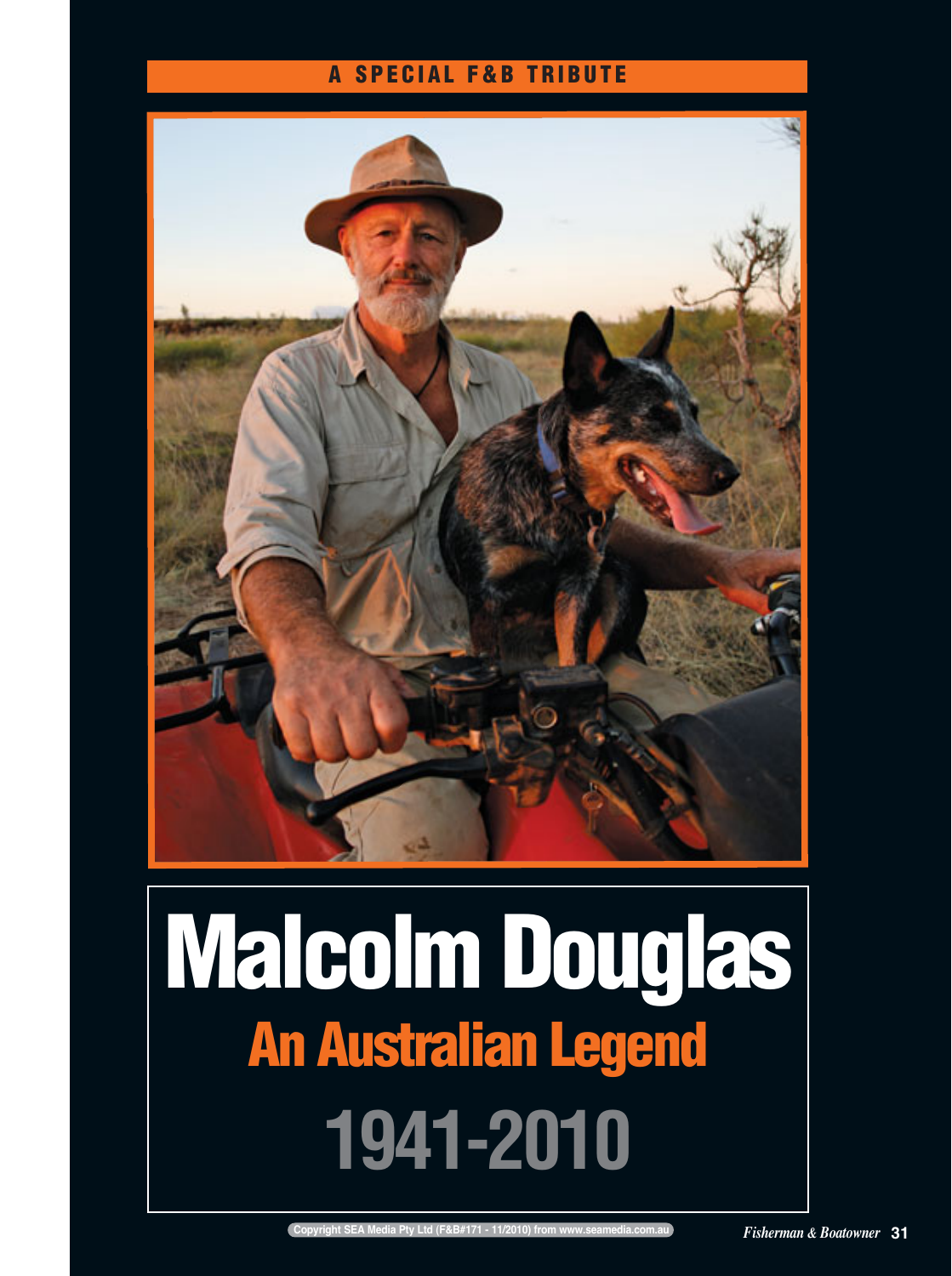

**When Australians learned that iconic adventurer, conservationist, bushman and film maker, Malcolm Douglas, had been tragically killed in a single car accident on his property in Broome, shockwaves reverberated around the country.** 

**Sixty nine year old Douglas was somehow crushed between his LandCruiser and a tree when the vehicle rolled forward, and took**

**the life of one of Australia's genuine treasures.** 

**Various theories surrounded the accident, but those who knew him noted that he had a terrible habit of jumping out of the vehicle before it had come to a halt or starting it without actually being inside it. Whatever the reason, however it occurred, the accident brought to an end an**

**extraordinary life.**

**Malcolm Douglas is well known to boating and fishing enthusiasts because of the 50 documentaries attributed to him. The great majority were about fishing and boating in his beloved Kimberley and north Western Australia. Few of us have not seen Malcolm Douglas catching a barra in some ochre cliff top country that is the signature of the Kimberley. Millions of Australians grew up with Malcolm Douglas in their lounge rooms, as his documentaries were amongst the most popular family docos ever produced in Australia.**

**The renowned crocodile farmer was the original crocodile hunter on Australian television long before Steve Irwin made life with the crocodile fashionable. An ardent conservationist, Douglas started life in earnest as a 23 year old crocodile hunter but as the years went on his views changed, and he became a very strong conservationist. This was the motivation for him to set up his crocodile park and the separate crocodile farm in Broome, both of which were designed to dovetail into the promotion of conservation**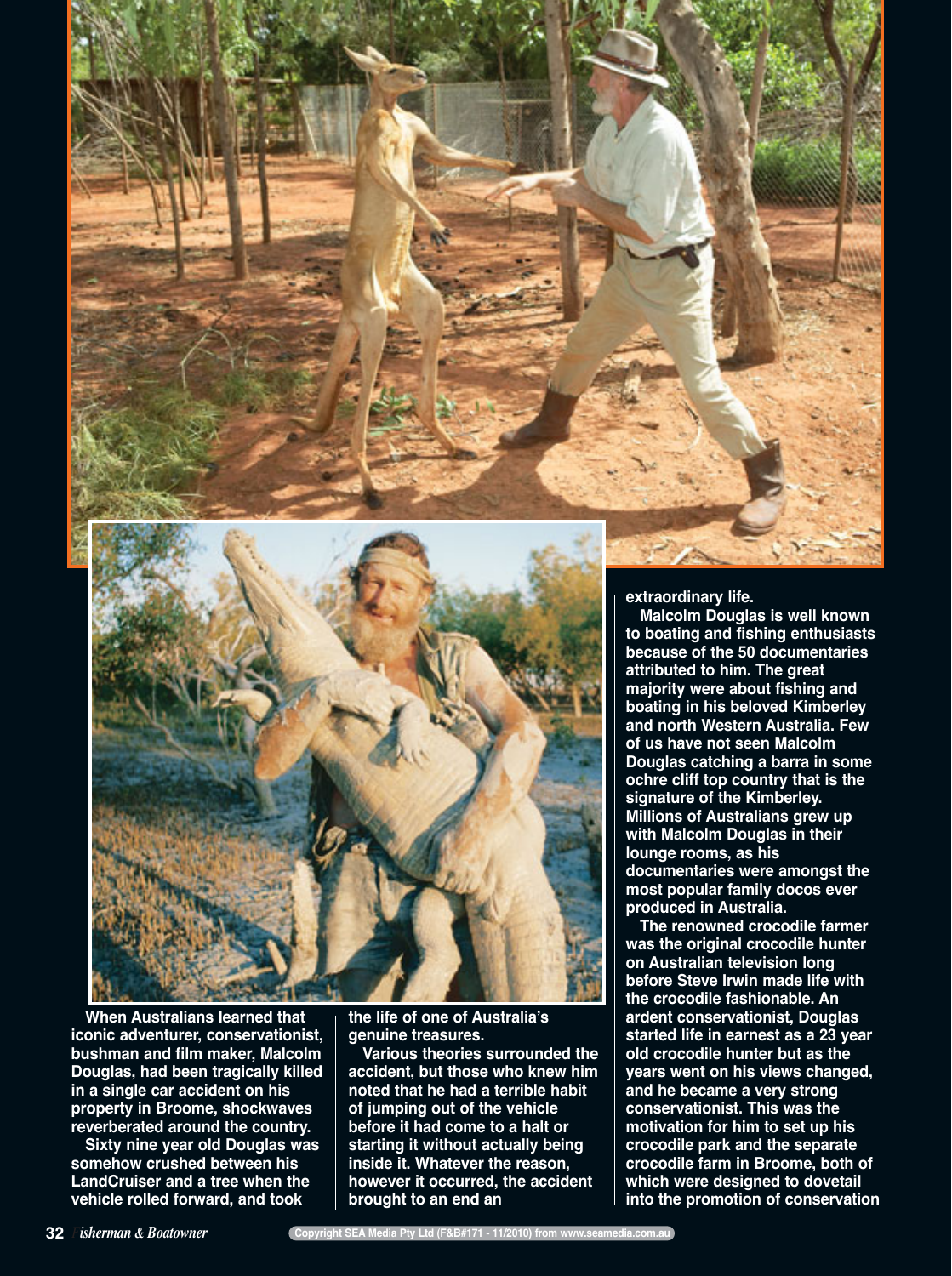

**for crocodiles and also the demonstration of how man could co-exist with creatures of the wild.**

**There is now some doubt as to whether his crocodile farm or the more tourist oriented park will be able to continue, as Douglas basically poured every cent he ever made through his documentaries, books and endorsements, back into his farm, park and wilderness reserve.**

**In more recent years, he became more controversial as pressure mounted on the Kimberley district for oil and gas exploration and industrial development.** 

**Douglas was a fierce opponent of these developments, and fought passionately and with great** **determination against them, a policy that did not endear him to many of the pro-development people in the north, although he was loved by the aboriginal communities because of these same views.** 

**If he could, Douglas would have left the Kimberley alone for ever more and excluded all such development, but he was also a realist and knew that the world's insatiable appetite for energy and resources would ultimately determine that most of the developments would have to go ahead.**

**As an exceptional bushman, he also had an affinity with the flora and fauna of the North West, and**

**as most people are aware, he had worked tirelessly to protect and nurture the bilbies of WA.**

**More than anything else, I suspect that Malcolm Douglas touched a nerve in every Australian because he was the quintessential Australian "bushy"; a bloke who was more in touch with what even city dwellers recognise is the real Australia and the true identity of our nation.** 

**Malcolm Douglas was a very tall man physically and in reputation, proud of his achievements and willing to give of himself to others without fear or favour, whether they were black, white or brindle, youngsters, teenagers or adults. Malcolm was everybody's friend**